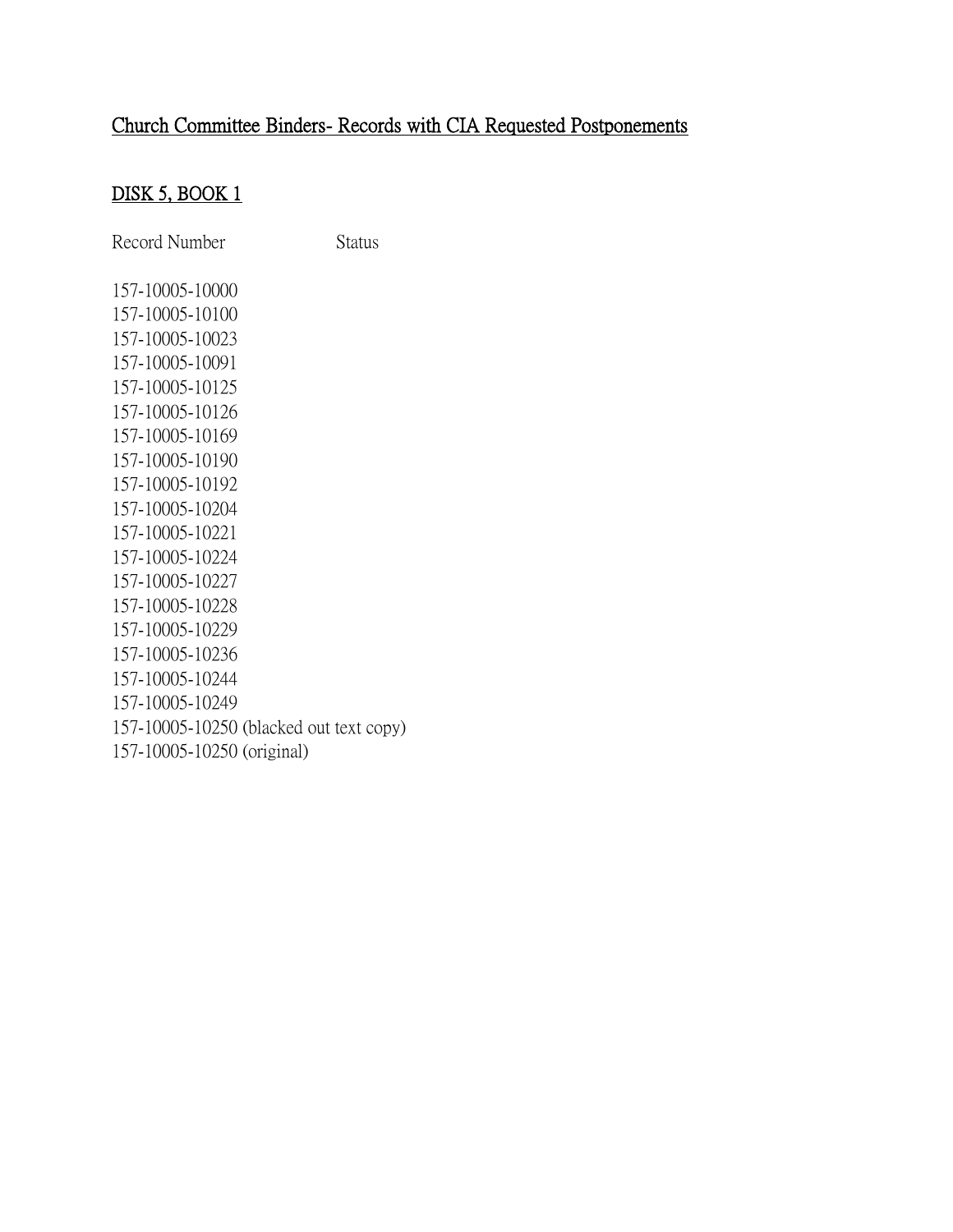### DISK8/ DISK 3

Record Number Status

157-10008-10000 157-10008-10150 157-10008-10154 157-10008-10158 157-10008-10159 157-10008-10162 157-10008-10170 157-10008-10210 157-10008-10211 157-10008-10226 157-10008-10234 157-10008-10238 157-10008-10241 157-10008-10243 157-10008-10246 157-10003-10490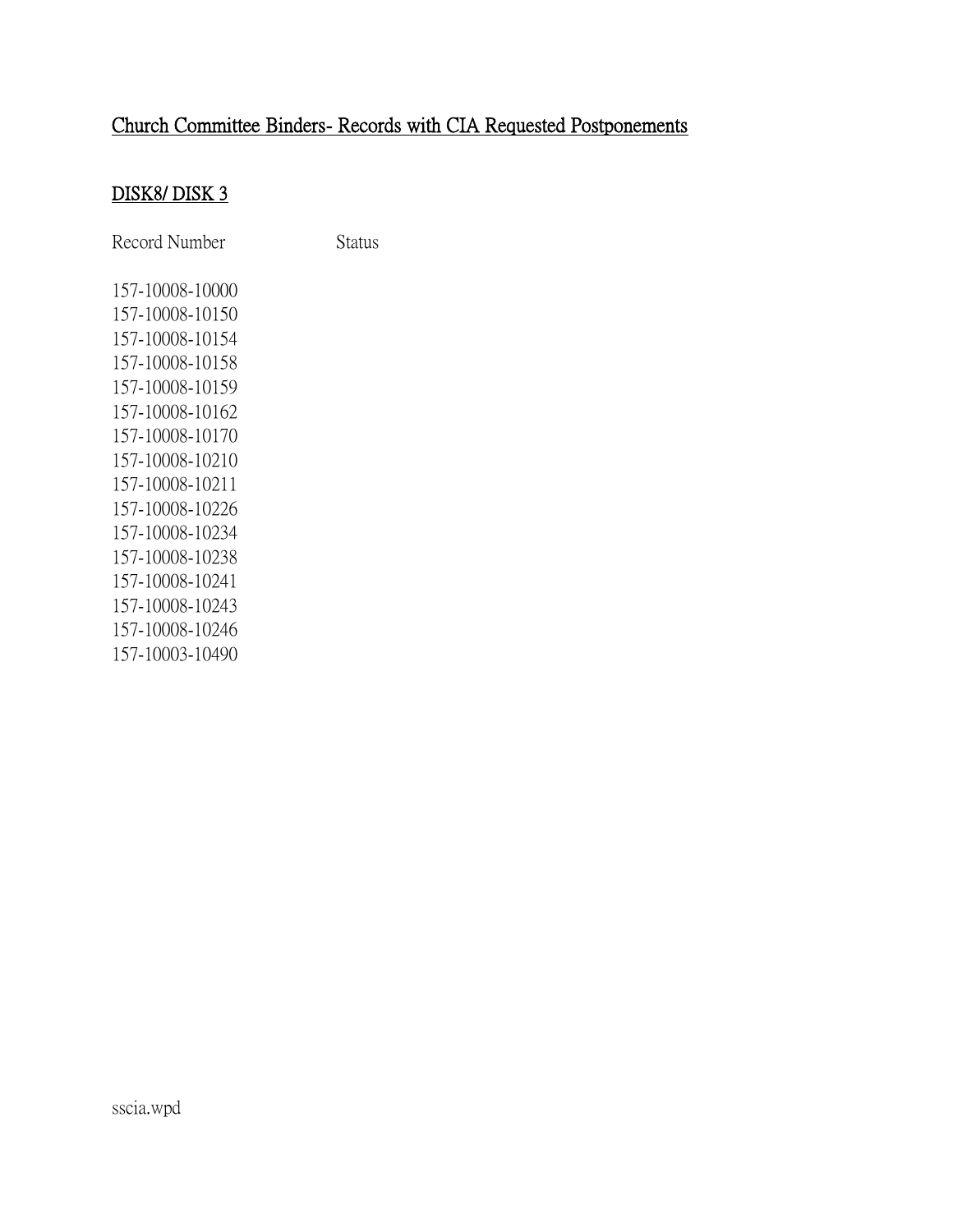## DISK 4, BOOK 1

| Record Number   | Status                         |
|-----------------|--------------------------------|
| 157-10004-10184 | Reviewed 07/08/98              |
| 157-10004-10189 | Reviewed 07/08/98              |
| 157-10004-10200 | Reviewed 07/08/98              |
| 157-10004-10215 | Reviewed 07/08/98              |
| 157-10004-10227 | Reviewed 07/08/98              |
| 157-10004-10230 | Reviewed 07/08/98              |
| 157-10004-10247 | Reviewed 07/08/98              |
| 157-10004-10257 | Reviewed 07/08/98              |
| 157-10004-10262 | Reviewed 07/08/98              |
| 157-10004-10267 | Reviewed 07/08/98              |
| 157-10004-10270 |                                |
| 157-10004-10271 |                                |
| 157-10004-10280 |                                |
| 157-10004-10284 | to CIA- 7/13/98 (release name) |
| 157-10004-10285 | Reviewed 07/08/98              |
| 157-10004-10289 | Reviewed 07/08/98              |
| 157-10004-10291 | to CIA- 7/13/98 (release name) |
| 157-10004-10294 | Reviewed 07/08/98              |
| 157-10004-10295 | Reviewed 07/08/98              |
|                 |                                |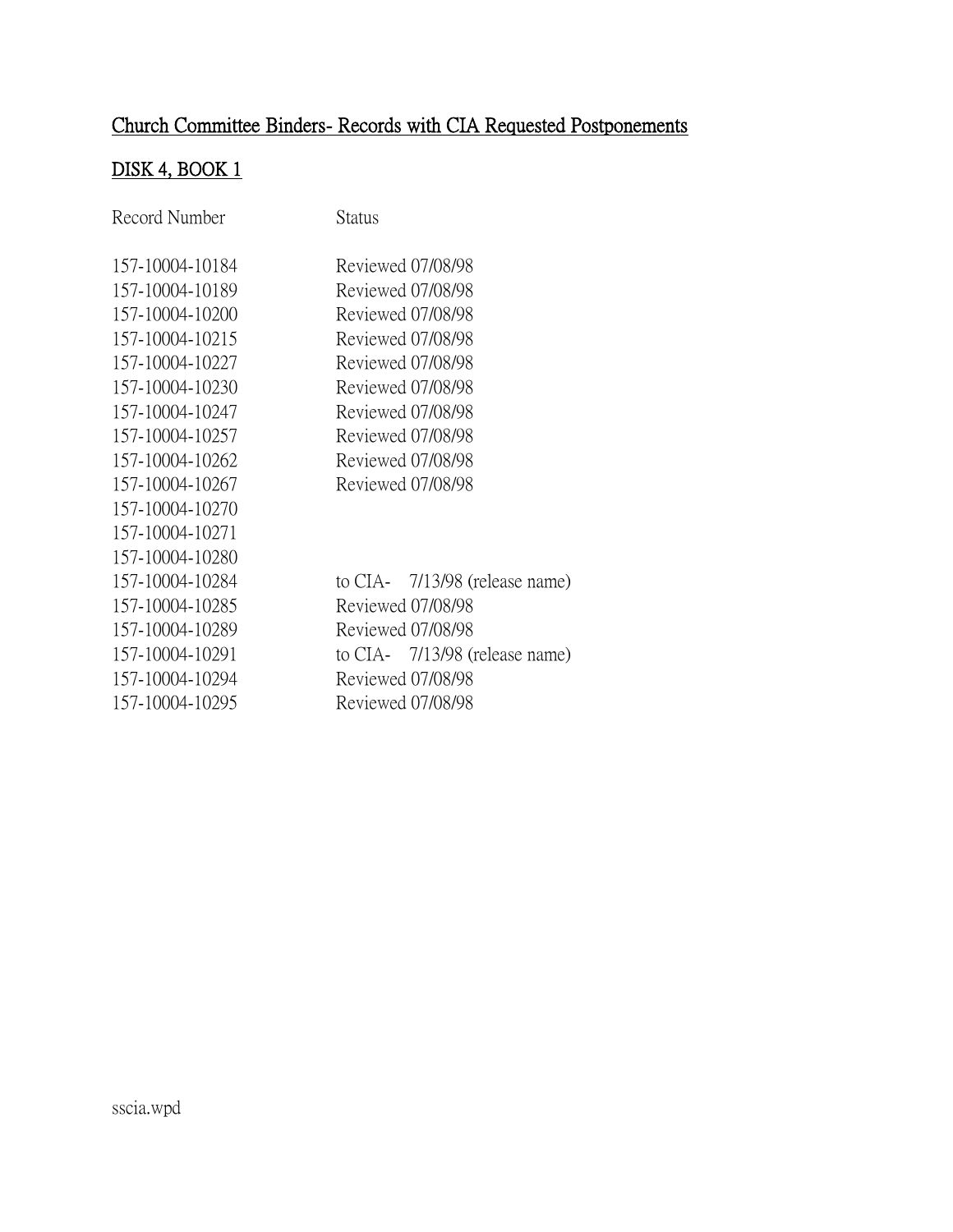| Record Number                 | <b>Status</b> | Record Number   | <b>Status</b> |
|-------------------------------|---------------|-----------------|---------------|
| 157-10002-10001               |               | 157-10002-10175 |               |
| 157-10002-10003 (index error) |               | 157-10002-10201 |               |
| 157-10002-10003 (index error) |               | 157-10002-10206 |               |
| 157-10002-10004               |               | 157-10002-10207 |               |
| 157-10002-10005               |               | 157-10002-10210 |               |
| 157-10002-10007               |               | 157-10002-10211 |               |
| 157-10002-10008               |               | 157-10002-10214 |               |
| 157-10002-10015               |               | 157-10002-10217 |               |
| 157-10002-10021               |               | 157-10002-10224 |               |
| 157-10002-10027               |               | 157-10002-10226 |               |
| 157-10002-10030               |               | 157-10002-10227 |               |
| 157-10002-10031               |               | 157-10002-10230 |               |
| 157-10002-10039               |               | 157-10002-10234 |               |
| 157-10002-10044               |               | 157-10002-10236 |               |
| 157-10002-10046               |               | 157-10002-10238 |               |
| 157-10002-10050               |               | 157-10002-10243 |               |
| 157-10002-10052               |               | 157-10002-10246 |               |
| 157-10002-10056               |               | 157-10002-10248 |               |
| 157-10002-10079               |               | 157-10002-10250 |               |
| 157-10002-10083               |               | 157-10002-10251 |               |
| 157-10002-10084               |               | 157-10002-10256 |               |
| 157-10002-10086               |               | 157-10002-10263 |               |
| 157-10002-10087               |               | 157-10002-10281 |               |
| 157-10002-10095               |               | 157-10002-10299 |               |
| 157-10002-10102               |               | 157-10002-10304 |               |
| 157-10002-10105               |               | 157-10002-10309 |               |
| 157-10002-10106               |               | 157-10002-10313 |               |
| 157-10002-10148               |               | 157-10002-10318 |               |
| 157-10002-10150               |               | 157-10002-10323 |               |
| 157-10002-10152               |               | 157-10002-10341 |               |
| 157-10002-10153               |               | 157-10002-10349 |               |
| 157-10002-10155               |               | 157-10002-10352 |               |
| 157-10002-10165               |               | 157-10002-10357 |               |
| 157-10002-10168               |               | 157-10002-10378 |               |
| 157-10002-10172               |               | 157-10002-10379 |               |

sscia.wpd